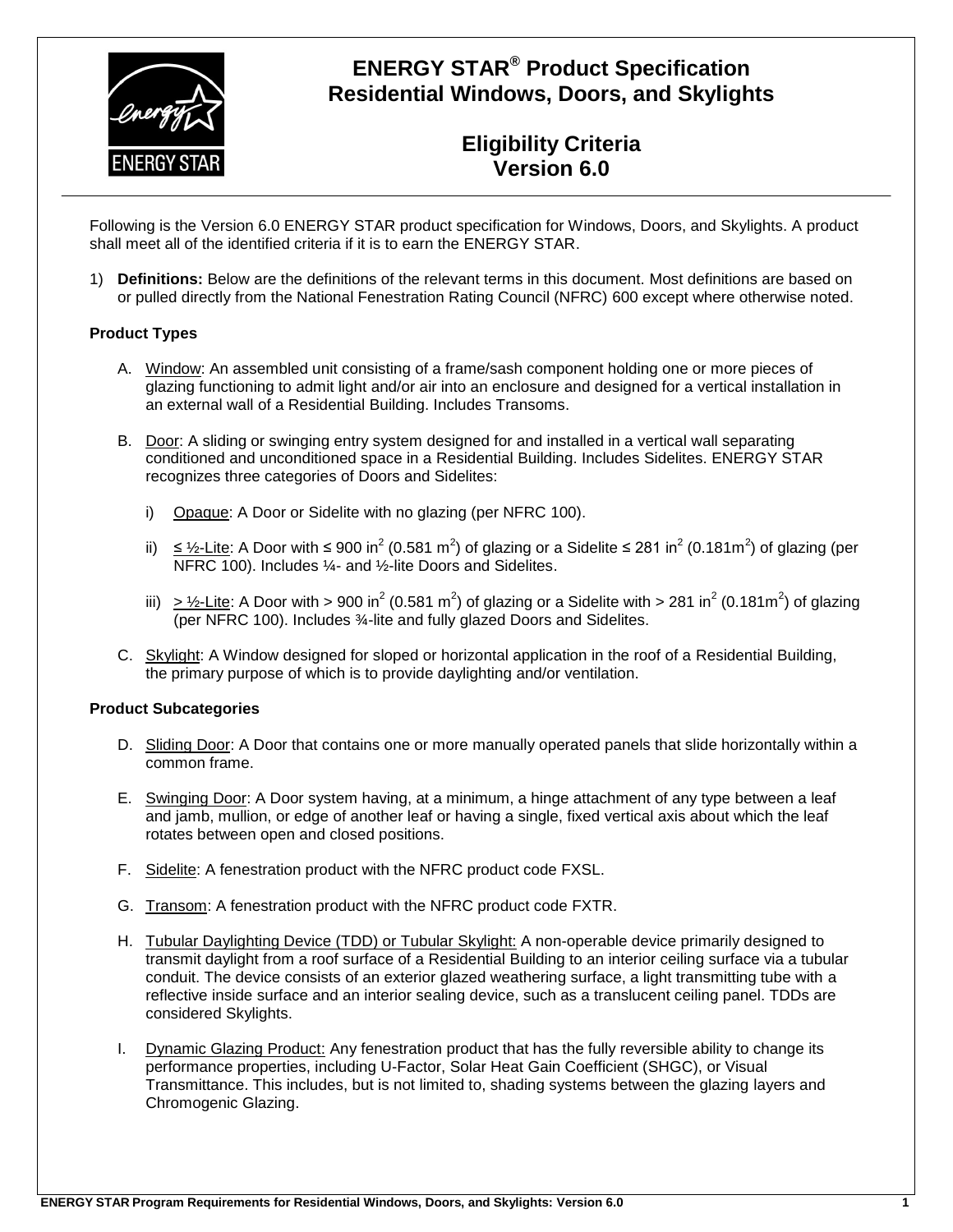- i) Chromogenic Glazing: A broad class of changeable glazings that have means to reversibly vary their optical properties, including active materials (e.g., electrochromic and Suspended Particle Device/SPD) and passive materials (e.g., photochromic, thermochromic, etc.).
- ii) Internal Shading System: Operable blinds or shades positioned between glass panes in a Window, Door, or Skylight.

### **Performance Metrics**

- J. U-Factor: The heat transfer per time per area and per degree of temperature difference (Btu/h ft<sup>2</sup>·°F). The U-Factor multiplied by the interior-exterior temperature difference and by the projected fenestration product area yields the total heat transfer through the fenestration product due to conduction, convection, and long-wave infra-red radiation.
- K. Solar Heat Gain Coefficient (SHGC): The ratio of the solar heat gain entering the space through the fenestration product to the incident solar radiation.
- L. Air Leakage: The volume of air flowing per unit time per unit area (cfm/ft<sup>2</sup>) through a fenestration system due to air pressure or temperature difference between the outdoor and indoor environment.

#### **Other**

- M. Residential Building: A structure used primarily for living and sleeping that is zoned as residential and/or subject to Residential Building codes. For the purposes of ENERGY STAR, Residential Building refers to buildings that are three stories or less in height.
- N. Insulating Glass Unit (IGU): A preassembled unit, comprising lites of glass, which are sealed at the edges and separated by dehydrated space(s).
- O. North American Fenestration Standard (NAFS): The common name for the American Architectural Manufacturers Association (AAMA)/Window & Door Manufacturers Association (WDMA)/Canadian Standards Association (CSA) 101/I.S.2/A440 testing standard.

#### 2) **Scope:**

- A. Included Products: Products that meet the definition of a residential Window, Door, or Skylight as specified herein are eligible for ENERGY STAR qualification, with the exception of products listed in Section 2.B.
- B. Excluded Products: Products that are assembled onsite, including but not limited to sash packs or sash kits; Windows, Doors, or Skylights that are intended for installation in non-Residential Buildings; Window, Door, or Skylight attachments that are not included in a product's NFRC-certified rating.

#### 3) **Qualification Criteria:**

A. Energy Efficiency Requirements: To qualify for ENERGY STAR, products shall have NFRC-certified U-Factor and, where applicable, SHGC ratings at levels which meet or exceed the minimum qualification criteria specified in Tables 1-3. Windows and Skylights shall meet the criteria for a given ENERGY STAR Climate Zone. Doors shall meet the criteria for a given glazing level. Dynamic Glazing Products shall meet the criteria while in the minimum tinted state for Chromogenic Glazing products or the "fully open" position for Internal Shading Systems. All criteria have an effective date of January 1, 2015, unless otherwise noted.

| Table 1: Energy Efficiency Requirements for Windows |                          |                   |  |
|-----------------------------------------------------|--------------------------|-------------------|--|
| <b>Climate Zone</b>                                 | $U$ -Factor <sup>1</sup> | SHGC <sup>2</sup> |  |
| Northern*                                           | $\leq 0.27$              | Anv               |  |
| North-Central                                       | $\leq 0.30$              | $\leq 0.40$       |  |
| South-Central                                       | $\leq 0.30$              | $\leq 0.25$       |  |
| Southern                                            | $\leq 0.40$              | $\leq 0.25$       |  |

**\*** The effective date for the Northern Zone prescriptive criteria for windows is January 1, 2016.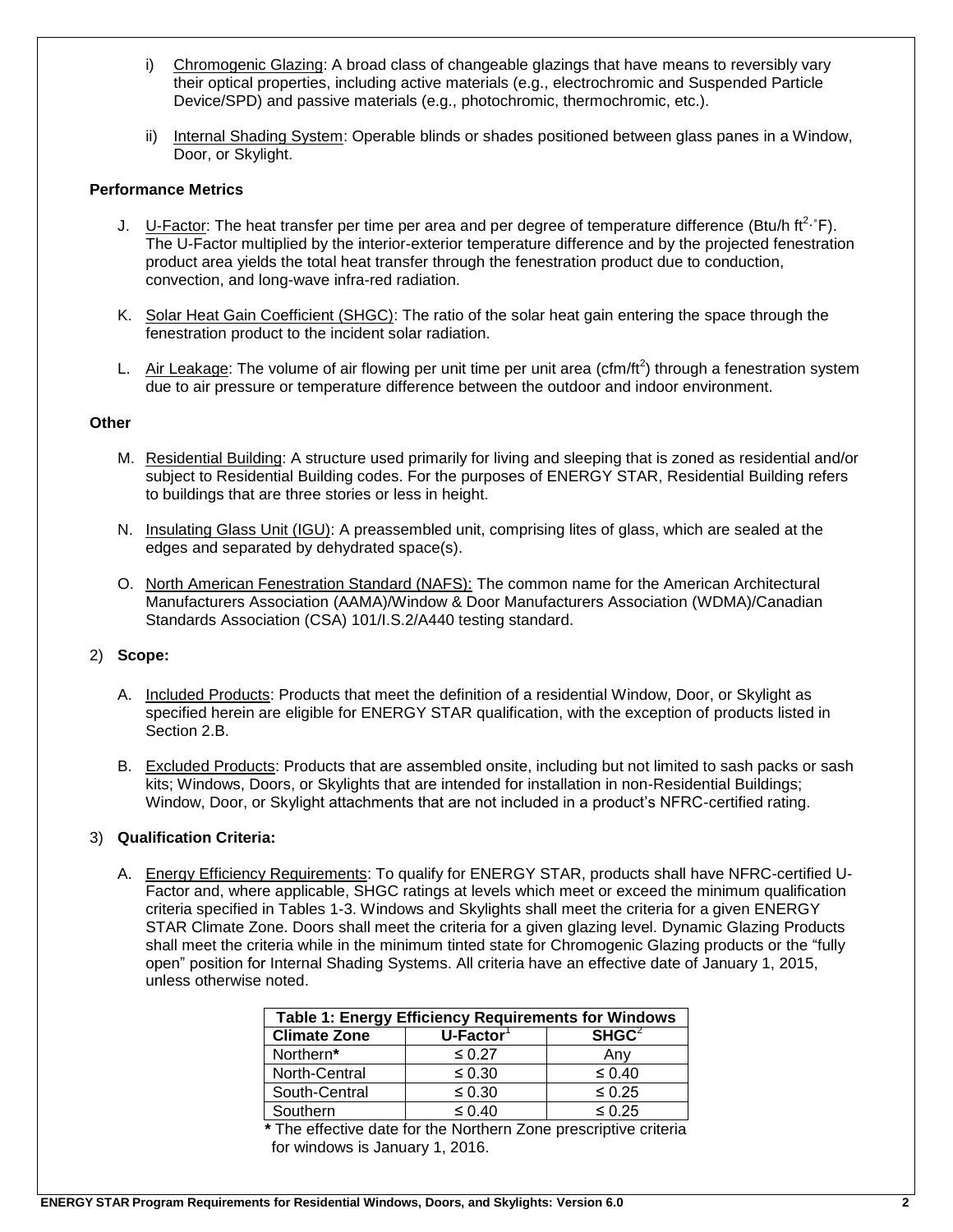| <b>Table 2: Energy Efficiency Requirements for Doors</b> |                                             |                               |             |
|----------------------------------------------------------|---------------------------------------------|-------------------------------|-------------|
| <b>Glazing Level</b>                                     | SHGC <sup>2</sup><br>$\overline{U}$ -Factor |                               |             |
| Opaque                                                   | ≤ 0.17                                      | No Rating                     |             |
| $\leq \frac{1}{2}$ -Lite                                 | $\leq 0.25$                                 | $\leq 0.25$                   |             |
| $>$ %-Lite                                               | $\leq 0.30$                                 | Northern and<br>North-Central | $\leq 0.40$ |
|                                                          |                                             | South-Central<br>and Southern | $\leq 0.25$ |

| Table 3: Energy Efficiency Requirements for Skylights |                       |                   |  |
|-------------------------------------------------------|-----------------------|-------------------|--|
| <b>Climate Zone</b>                                   | U-Factor <sup>1</sup> | SHGC <sup>2</sup> |  |
| Northern                                              | $\leq 0.50$           | Any               |  |
| North-Central                                         | $\leq 0.53$           | $\leq 0.35$       |  |
| South-Central                                         | $\leq 0.53$           | $\leq 0.28$       |  |
| Southern                                              | $\leq 0.60$           | $\leq 0.28$       |  |

 $1$  Btu/h ft<sup>2</sup>·°F

<sup>2</sup> Solar Heat Gain Coefficient

B. Equivalent Energy Performance: To qualify for ENERGY STAR, Windows may also have NFRCcertified U-Factor and, where applicable, SHGC ratings at levels which meet or exceed the equivalent energy performance criteria specified in Table 4. These criteria allow Windows with energy performance equivalent to the prescriptive criteria to qualify in the Northern Zone. Equivalent performance criteria are not applicable to the North-Central, South-Central, or Southern Zones or to Doors or Skylights.

| Table 4: Equivalent Energy Performance for Windows |                       |                   |  |
|----------------------------------------------------|-----------------------|-------------------|--|
| <b>Climate Zone</b>                                | U-Factor <sup>1</sup> | SHGC <sup>2</sup> |  |
| Northern*                                          | $= 0.28$              | $\geq 0.32$       |  |
|                                                    | $= 0.29$              | $\geq 0.37$       |  |
|                                                    | $= 0.30$              | > 0.42            |  |

**\*** The effective date for the Northern Zone equivalent energy performance criteria for windows is January 1, 2016.

 $1$  Btu/h ft<sup>2</sup>·°F

<sup>2</sup> Solar Heat Gain Coefficient

C. Air Leakage Requirements: To qualify for ENERGY STAR, products shall have Air Leakage ratings at levels which meet or exceed the minimum qualification criteria specified in Table 5 and adhere to the labeling requirements laid out below.

| <b>Table 5: Air Leakage Requirements</b>    |                                |  |  |
|---------------------------------------------|--------------------------------|--|--|
| <b>Air Leakage Rating</b><br><b>Product</b> |                                |  |  |
| Window, Sliding Door, or                    | $\leq$ 0.3 cfm/ft <sup>2</sup> |  |  |
| Skylight                                    |                                |  |  |
| <b>Swinging Door</b>                        | ≤ 0.5 cfm/ft <sup>2</sup>      |  |  |

- i) Windows, Sliding Doors, and Skylights shall demonstrate adherence to this requirement by either (1) Displaying "≤ 0.3" in the Air Leakage portion of the NFRC temporary label.
	- OR
	- (2) Placing one of the following labels on the product:
		- (a) AAMA Gold Label
		- (b) Keystone Certifications, Inc. NAFS Structural Certification Label
		- (c) National Accreditation & Management Institute, Inc. (NAMI) NAFS Structural Certification Label
		- (d) WDMA Hallmark Certification Label

NOTE: The U.S. Environmental Protection Agency (EPA) may consider similar labels offered by other Certification Bodies on a case by case basis.

- ii) Swinging Doors shall demonstrate adherence to this requirement by either:
	- (1) Displaying "≤ 0.5" in the Air Leakage portion of the NFRC temporary label. OR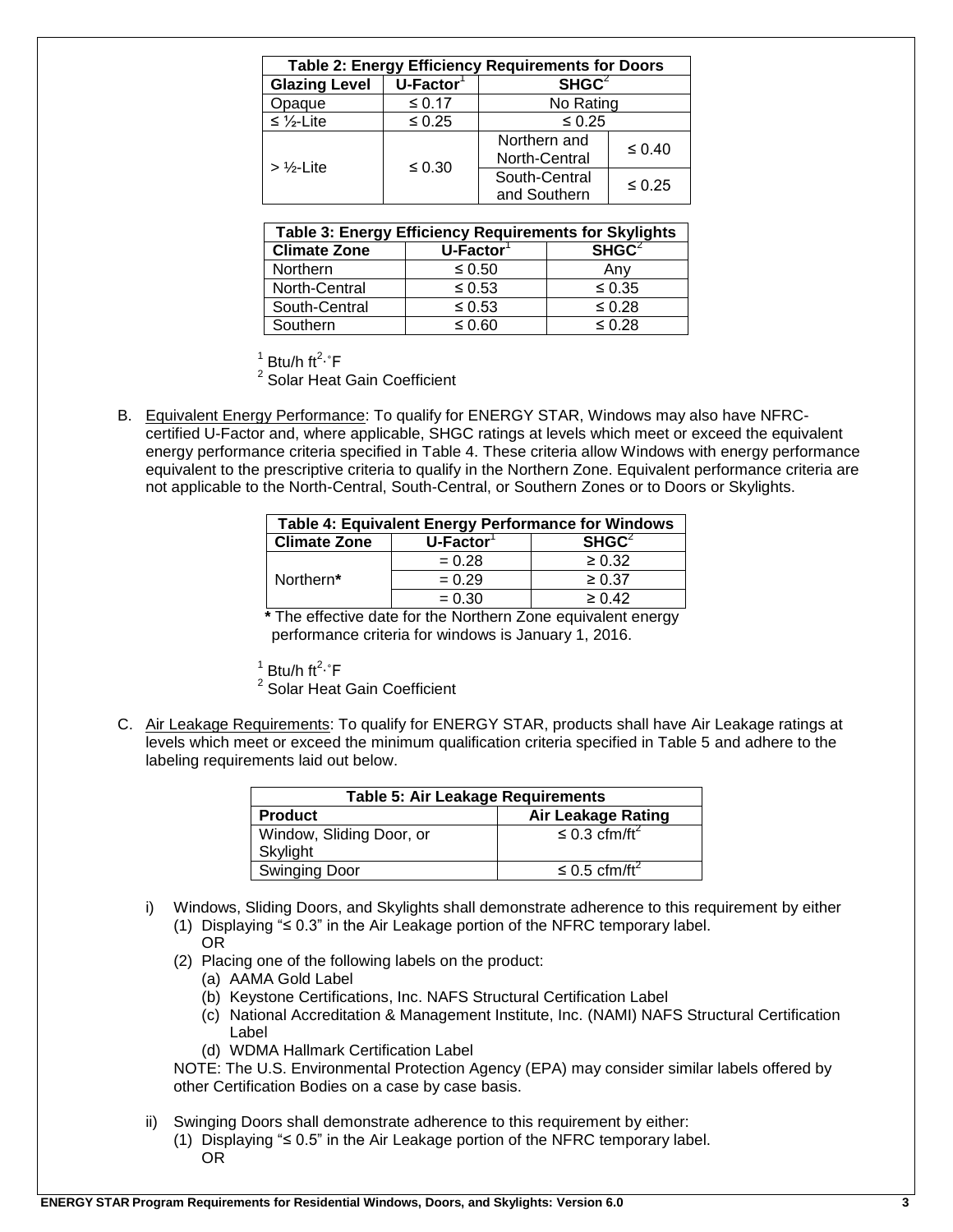- (2) Placing one of the following labels on the product:
	- (a) AAMA Gold Label
	- (b) Keystone Certifications, Inc. NAFS Structural Certification Label
	- (c) NAMI NAFS Structural Certification Label
	- (d) WDMA Hallmark Certification Label

NOTE: EPA may consider similar labels offered by other Certification Bodies on a case by case basis.

- iii) Manufacturers shall test and/or add the necessary labeling as their products come up for NFRC recertification.
- D. Installation Instructions: To qualify for ENERGY STAR, products shall have installation instructions readily available online or packaged with the product. This information does not need to be included on product labels. Electronic versions of instructions may be provided on the website of a retailer, manufacturer, and/or industry association. Retailers, manufacturers, and industry associations may include in these instructions whatever disclaimers they feel are necessary to limit their liability. EPA understands that the manufacturer cannot write installation instructions for every situation and that generic instructions covering the most common situations are acceptable to fulfill this requirement. The installation instructions shall include:
	- i) A list of hardware and tools required for installation, including those provided by the manufacturer and those not provided by the manufacturer.
	- ii) Diagrams/pictures and descriptions of the product or a typical product of similar type and parts provided by the manufacturer.
	- iii) General guidance on safely removing old products and preparing the frame for installation. Guidance should direct consumers to relevant content on proper management of lead paint, such as [www.epa.gov/lead.](http://www.epa.gov/lead) (Inclusion of diagrams/pictures is preferred, but optional.)
	- iv) General information on proper disposal or recycling of products being removed.
	- v) Detailed flashing instructions including diagrams/pictures or reference to the applicable flashing manufacturer's instructions, as applicable to the product.
	- vi) Instructions on properly shimming the product to achieve an installation that is flush, level, and plumb. (Inclusion of diagrams/pictures is preferred, but optional.)
	- vii) Guidance on sealing and weatherproofing to prevent air and water infiltration at the product-wall interface. (Inclusion of diagrams/pictures is preferred, but optional.)
	- viii) Variations of the above based on whether the job is a pocket installation, rough opening installation with exterior sheathing intact, and/or rough opening installation with exterior sheathing removed, as applicable to the product.

Disclaimer: EPA makes no warranties, expressed or implied, nor assumes any legal liability or responsibility for the accuracy, completeness, or usefulness of the contents of installation instructions, or any portion thereof. Further, EPA cannot be held liable for defects or deficiencies resulting from the proper or improper application of installation instructions.

#### 4) **Test Requirements:**

A. When testing residential Windows, Doors, and Skylights, the test methods shown in Table 6 shall be used to determine ENERGY STAR qualification:

| <b>Table 6: Test Methods for ENERGY STAR Qualification</b>     |                                          |  |
|----------------------------------------------------------------|------------------------------------------|--|
| <b>ENERGY STAR Requirement</b><br><b>Test Method Reference</b> |                                          |  |
| U-Factor                                                       | <b>NFRC 100</b>                          |  |
| SHGC                                                           | <b>NFRC 200</b>                          |  |
| Air Leakage                                                    | ASTM E283 in accordance with NFRC 400 or |  |
|                                                                | AAMA/WDMA/CSA 101/I.S.2/A440-11          |  |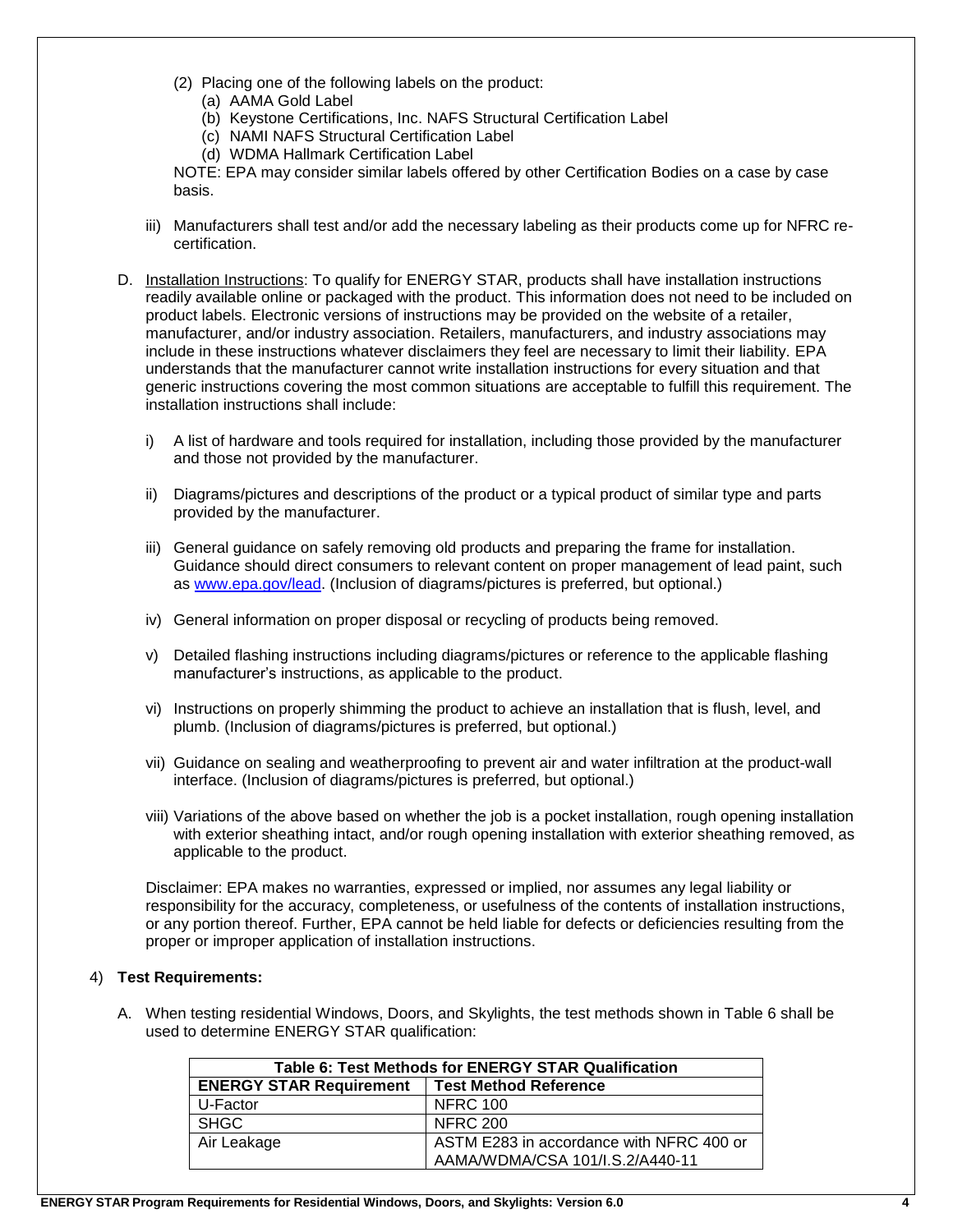- B. All products containing IGUs shall have them certified according to NFRC procedures.
- 5) **Effective Date:** The ENERGY STAR Residential Windows, Doors, and Skylights Version 6.0 specification shall take effect on January 1, 2015, with the exception of the Northern Zone prescriptive and equivalent energy performance criteria for windows, which shall take effect on January 1, 2016. To qualify for ENERGY STAR, a product model shall meet the ENERGY STAR specification in effect on the model's date of manufacture. The date of manufacture is specific to each unit and is the date on which a unit is considered to be completely assembled.
- 6) **Future Criteria Revisions:** ENERGY STAR reserves the right to change the specification should technological and/or market changes affect its usefulness to consumers, industry, or the environment. In keeping with current policy, revisions to the specification are arrived at through industry discussions. In the event of a specification revision, please note that the ENERGY STAR qualification is not automatically granted for the life of a product model.